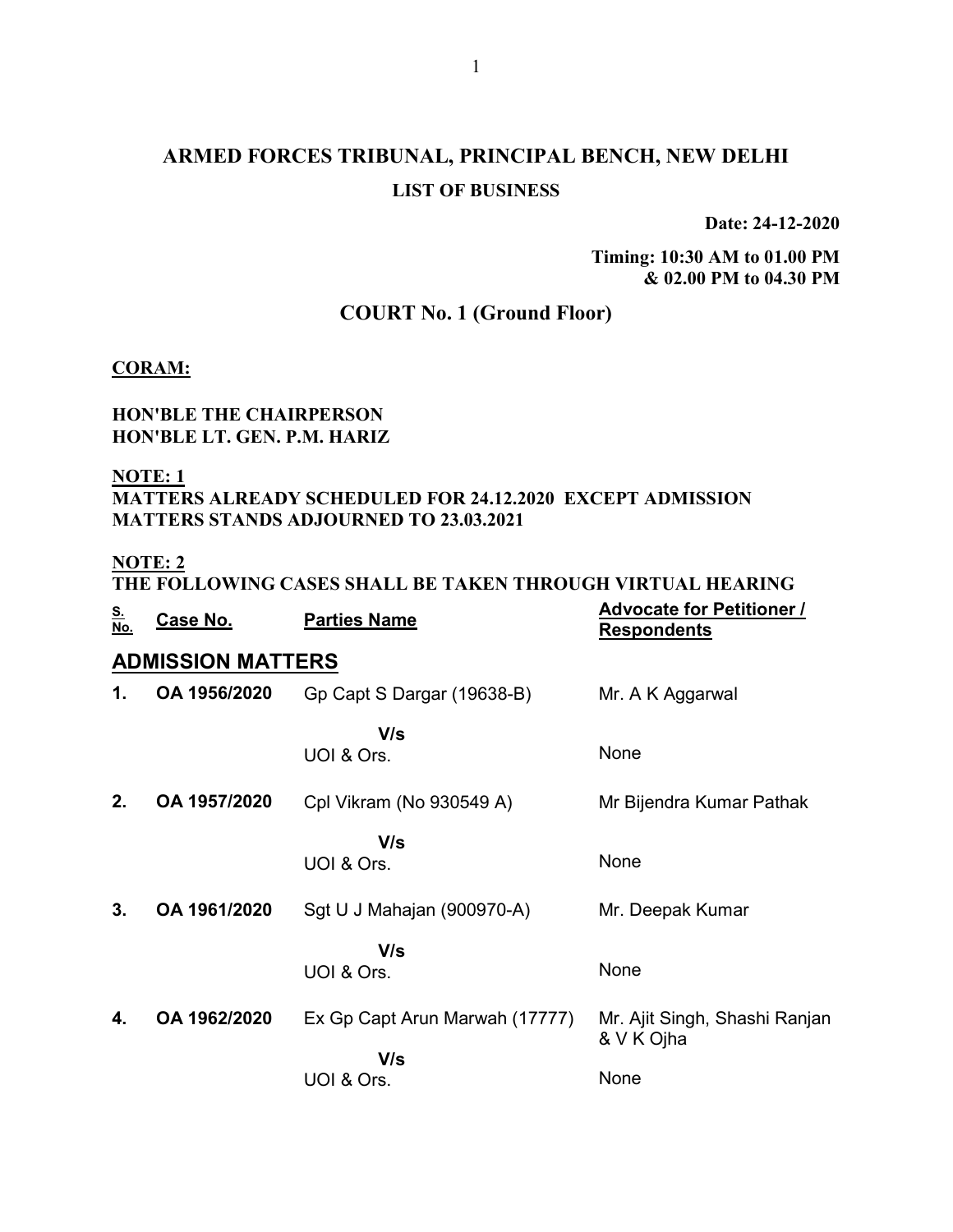| 5.  | OA 1967/2020                | Wg Cdr Vidhu Singh (29399 H)                                        | Ms Garima Sachdeva & Mr<br>Hansdeep Singh |
|-----|-----------------------------|---------------------------------------------------------------------|-------------------------------------------|
|     |                             | V/s<br>UOI & Ors.                                                   | None                                      |
| 6.  | OA 1969/2020                | IC-47701F Maj Gen Vikas Saini                                       | Mr Rajiv Manglik                          |
|     |                             | V/s<br>UOI & Ors.                                                   | None                                      |
| 7.  | OA 1970/2020                | IC-53074W Col R S Ahlawat                                           | Mr Rajiv Manglik                          |
|     |                             | V/s<br>UOI & Ors.                                                   | None                                      |
| 8.  | OA 1973/2020                | MR-07095N Lt Col Pranati Swain                                      | Mr Rajiv Manglik                          |
|     |                             | V/s<br>UOI & Ors.                                                   | None                                      |
| 9.  | OA 1974/2020<br>with        | Smt Kamla Devi                                                      | Mr A K Trivedi & Yogesh<br>Sharma         |
|     | MA 2282/2020                | V/s<br>UOI & Ors.                                                   | Mr. Anil Gautam                           |
| 10. | OA 1975/2020                | IC-71216L Maj J S Duggal                                            | Mr. Rajiv Manglik & Mr. Romil<br>Pathak   |
|     |                             | V/s<br>UOI & Ors.                                                   | Mr. Anil Gautam                           |
| 11. | OA 1976/2020                | IC-57196X Lt Col Dharamvir Singh                                    | Mr Mohan Kumar &<br>Associates            |
|     |                             | V/s<br>UOI & Ors.                                                   | Mr. Anil Gautam                           |
| 12. | OA 1977/2020                | Sub/Maj (Clk) Balwant Singh (Retd) Mr Manoj Kr Gupta<br>(JC 530727) |                                           |
|     |                             | V/s<br>UOI & Ors.                                                   | None                                      |
| 13. | OA 1978/2020<br>with        | JC-761257N Ex Sub Bijender<br>Singh & Ors.                          | Mr R K Tripathi                           |
|     | MA 2286/2020 &<br>2287/2020 | V/s<br>UOI & Ors.                                                   | None                                      |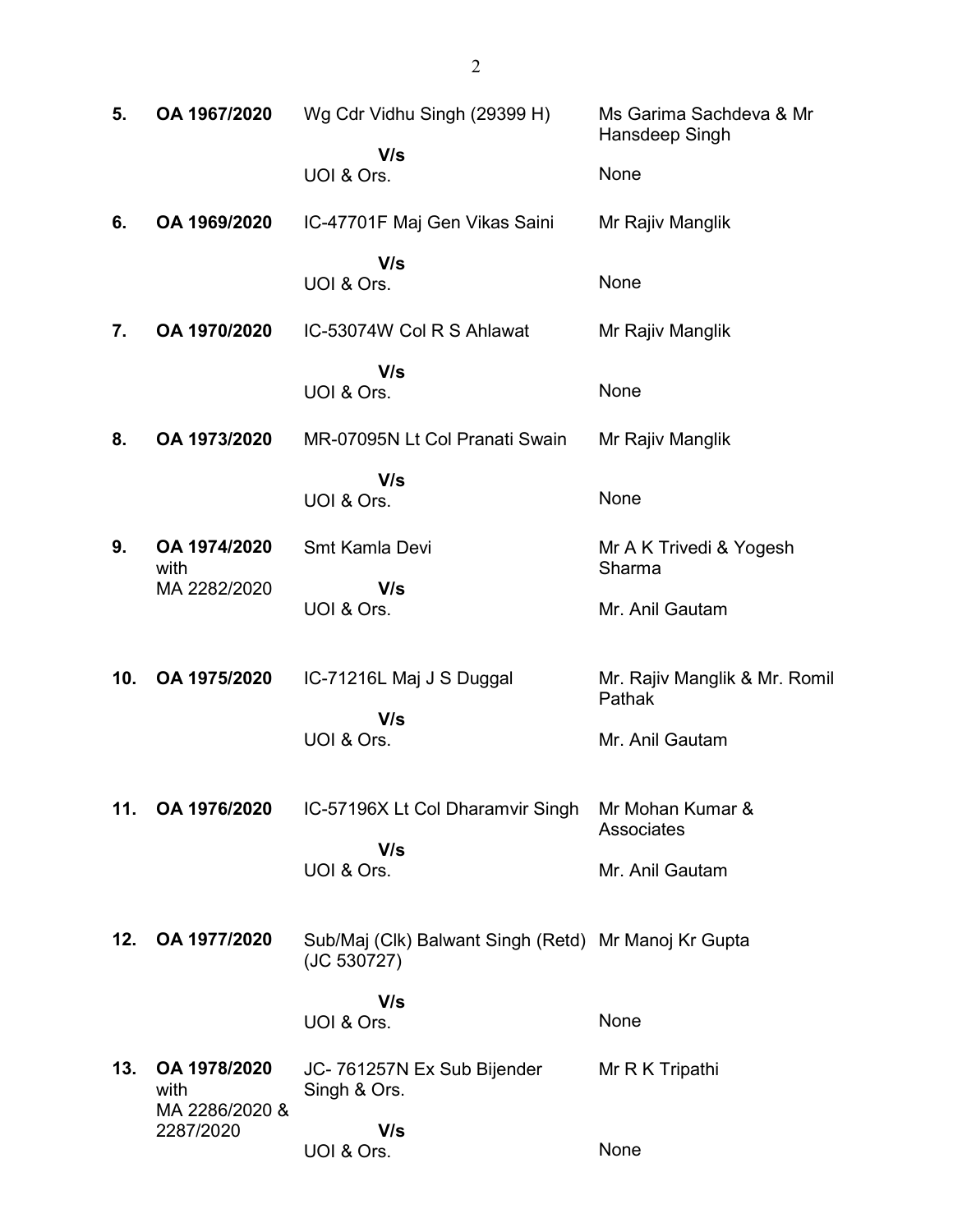| 14. | OA 1979/2020                         | JC 299394N Sub Maj (Opr) Kulbir Mr SS Pandey & Associates<br>Singh (Retd) |                   |
|-----|--------------------------------------|---------------------------------------------------------------------------|-------------------|
|     |                                      | V/s<br>UOI & Ors.                                                         | None              |
| 15. | OA 1980/2020                         | Lt Col Rajiv Ghosh (Retd) (IC<br>54563 N)                                 | Mr Ankur Chhibber |
|     |                                      | V/s<br>UOI & Ors.                                                         | None              |
| 16. | OA 1981/2020                         | IC 54289F Lt Col Anuj Rampal<br>(Retd)                                    | Mr Ankur Chhibber |
|     |                                      | V/s                                                                       | None              |
|     |                                      | UOI & Ors.                                                                |                   |
| 17. | OA 1982/2020                         | Nk/DSC Udaya Kumar K G<br>(No.8031524A)                                   | Mr U S Maurya     |
|     |                                      | V/s                                                                       |                   |
|     |                                      | UOI & Ors.                                                                | None              |
| 18. | OA 1983/2020<br>with                 | Ex HFO Yadav Surendra Prasad<br>(No 654121 K)                             | Mr Praveen Kumar  |
|     | MA 2288/2020                         | V/s<br>UOI & Ors.                                                         | None              |
| 19. | OA 1984/2020<br>with                 | Ex Nk Jai Singh (13976472A)                                               | Mr Janak Raj Rana |
|     | MA 2289/2020                         | V/s<br>UOI & Ors.                                                         | None              |
| 20. | OA 1985/2020<br>with<br>MA 2290/2020 | Ex Nk Rana Pratap Singh (2974833 Mr Virender Singh Kadian<br>F)           |                   |
|     |                                      | V/s                                                                       |                   |
|     |                                      | UOI & Ors.                                                                | None              |
| 21. | OA 1986/2020<br>with<br>MA 2291/2020 | Ex LEM (P) Manthena VS Raju (No Mr US Maurya<br>201992 Z)                 |                   |
|     |                                      | V/s                                                                       |                   |
|     |                                      | UOI & Ors.                                                                | None              |
| 22. | OA 1987/2020<br>with                 | Sqn Ldr Kapil Kumar Jha (Retd.)<br>(26882)                                | Ms Archana Ramesh |
|     | MA 2292/2020                         | V/s<br>UOI & Ors.                                                         | None              |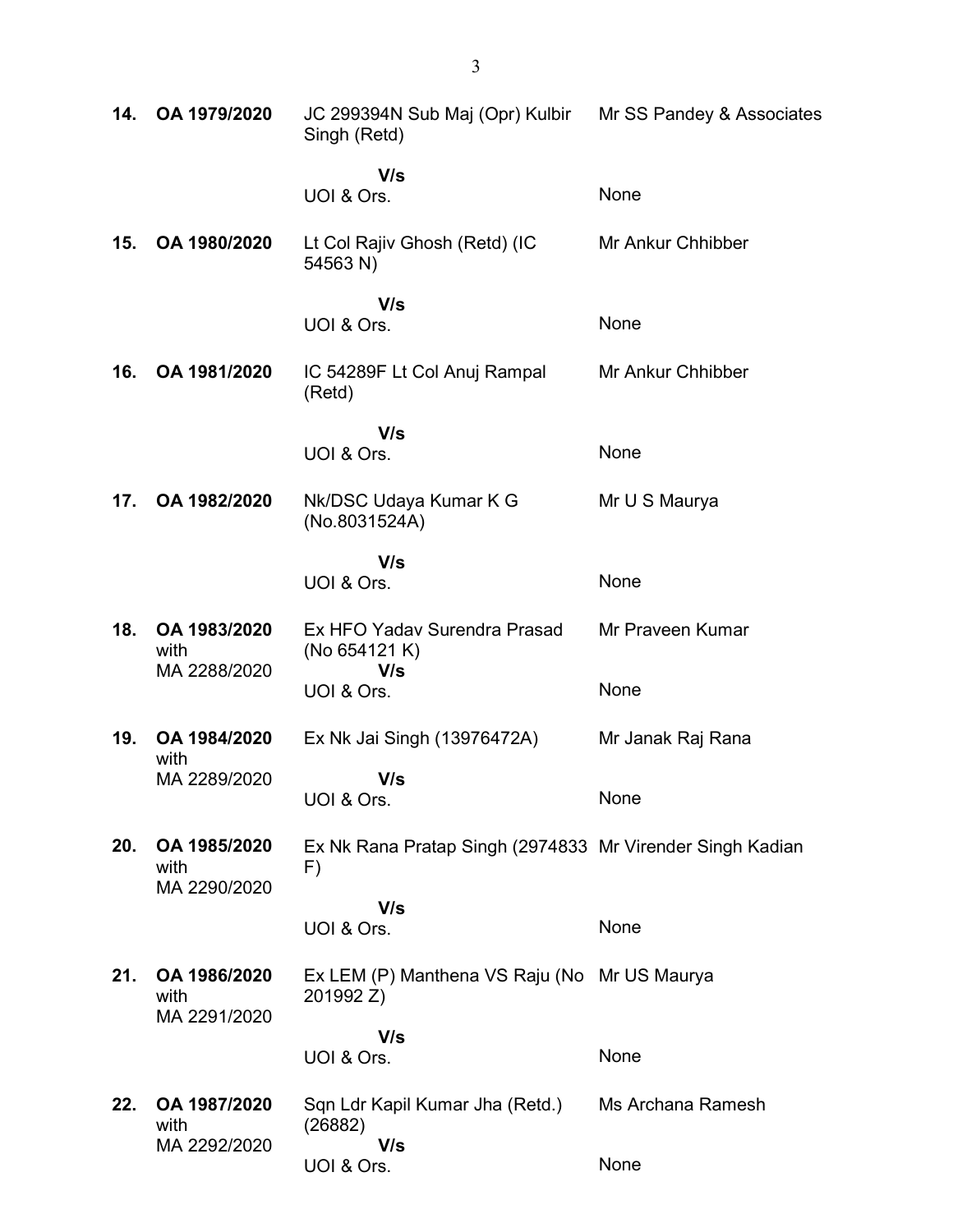| 23. | OA 1988/2020                         | JC-404878P Ex Sub Manoj Kumar Mr. Rajendra Kumar<br>Singh Yadav<br>V/s                                                        |                             |
|-----|--------------------------------------|-------------------------------------------------------------------------------------------------------------------------------|-----------------------------|
|     |                                      | UOI & Ors.                                                                                                                    | None                        |
| 24. | OA 1989/2020<br>with<br>MA 2293/2020 | Nk Mukesh Kumar (Retd) (No<br>4279454 P)                                                                                      | Ms Archana Ramesh           |
|     |                                      | V/s<br>UOI & Ors.                                                                                                             | None                        |
| 25. | OA 1990/2020<br>with<br>MA 2294/2020 | Ex JWO Biswanath Patra (638572)<br>R)                                                                                         | Mr Ajit Kakkar & Associates |
|     |                                      | V/s<br>UOI & Ors.                                                                                                             | None                        |
| 26. | OA 1991/2020                         | Ex WO Parmod Kumar (680926-S)                                                                                                 | Mr Ved Prakash              |
|     |                                      | V/s<br>UOI & Ors.                                                                                                             | None                        |
| 27. | OA 1992/2020                         | Smt Devika Maheshbhai Sonawane Mr Indra Sen Singh & Ms<br>W/O Late LD Sonawane<br>Maheshbhai Bhimrao<br>(No.13833156Y)<br>V/s | Kirtika Chhatwal            |
|     |                                      | UOI & Ors.                                                                                                                    | None                        |
| 28. | OA 1993/2020<br>with<br>MA 2295/2020 | <b>JWO Dilip Kumar Biswas (Retd)</b><br>(No 682599)                                                                           | Mr Manoj Kr Gupta           |
|     |                                      | V/s<br>UOI & Ors.                                                                                                             | None                        |
|     |                                      |                                                                                                                               |                             |
| 29. | OA 1994/2020                         | Ex Sgt Balwan Singh (693870 A)                                                                                                | Mr Ajit Kakkar & Associates |
|     |                                      | V/s<br>UOI & Ors.                                                                                                             | None                        |
| 30. | OA 1995/2020<br>with<br>MA 2296/2020 | Ex CH Mech (AL) Meharwan Singh<br>Kunwar (097698 H)                                                                           | Mr Praveen Kumar            |
|     |                                      | V/s<br>UOI & Ors.                                                                                                             | None                        |
|     |                                      |                                                                                                                               |                             |
| 31. | OA 1996/2020                         | IC-54510P Lt Col Shambhu Nath<br>Thakur (Retd.)<br>V/s                                                                        | Mr Ankur Chhibber           |
|     |                                      | UOI & Ors.                                                                                                                    | None                        |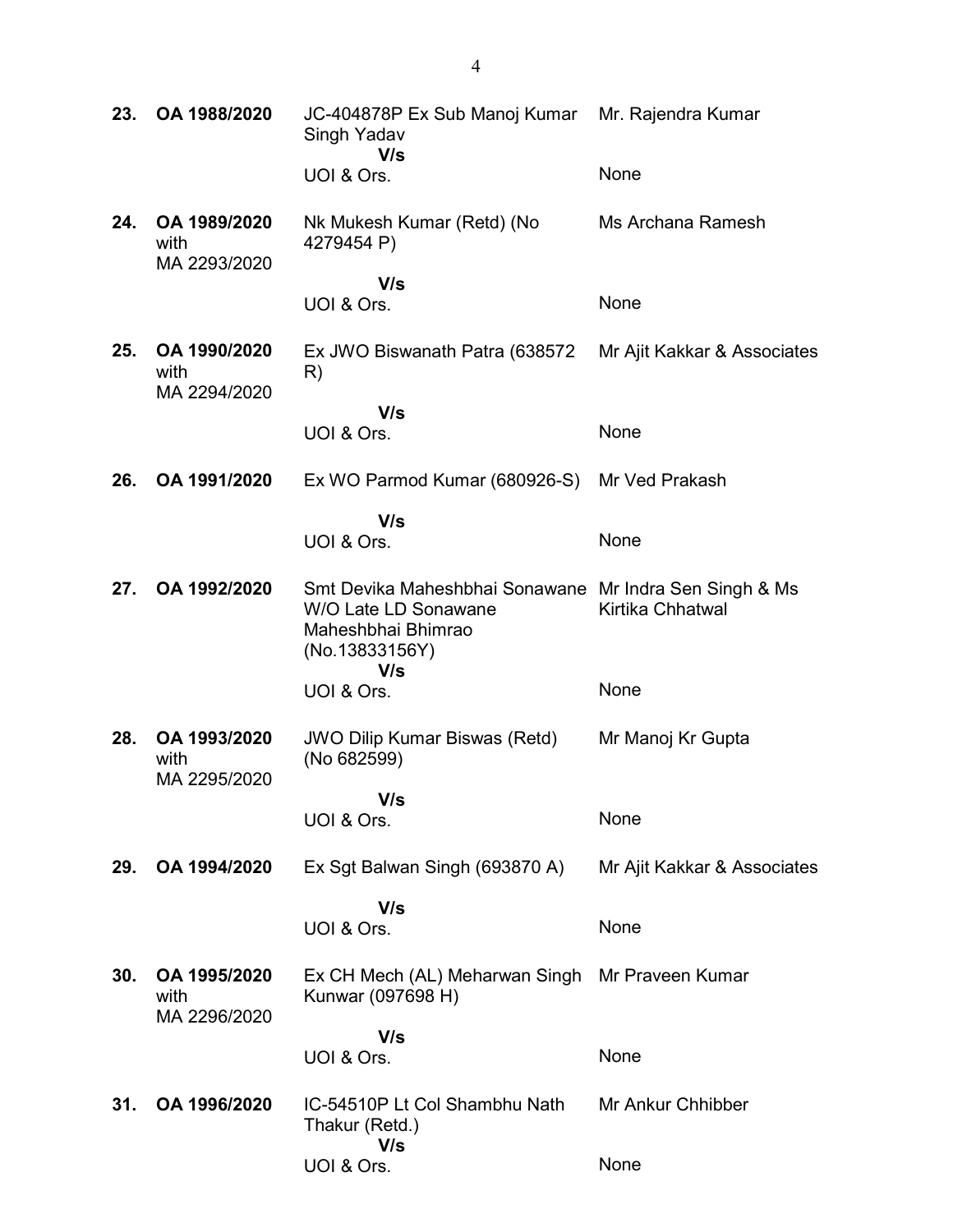| 32. | OA 1997/2020<br>with<br>MA 2300/2020         | Gp Capt Kannan Sankar (Retd.)<br>$(17756-R)$       | Mr Ajit Kakkar & Associates                 |
|-----|----------------------------------------------|----------------------------------------------------|---------------------------------------------|
|     |                                              | V/s<br>UOI & Ors.                                  | None                                        |
|     | <u>MA (OTHERS)</u>                           |                                                    |                                             |
| 33. | MA 2269/2020<br>$\mathsf{I}$                 | UOI & Ors                                          | Mr Neeraj                                   |
|     | OA 2342/2019                                 | V/s<br>AVM P Subhash Babu (17908-K)                | Mr. Ankur Chhibber                          |
| 34. | MA 2270/2020<br>in<br>OA 1558/2019           | Sgt M Bala Krishna Rao (Retd) (No<br>250231)       | Mr Manoj Kr Gupta                           |
|     |                                              | V/s<br>UOI & Ors                                   | Mr. K K Tyagi                               |
| 35. | MA 2271/2020<br>ın                           | <b>JWO Nepal Chandra Kar (Retd)</b><br>(No 638371) | Mr Manoj Kr Gupta                           |
|     | OA 1447/2019                                 | V/s<br>UOI & Ors                                   | Mr. Rajeev Kumar                            |
| 36. | MA 2272/2020<br>ın                           | IC-49054L Brig G S Cheema                          | Mr Indra Sen Singh & Ms<br>Kirtika Chhatwal |
|     | OA 645/2020                                  | V/s<br>UOI & Ors                                   | Mr. Anil Gautam                             |
| 37. | MA 2273/2020<br>$\mathsf{I}$<br>OA 1897/2019 | No 673893 A JWO Anil Kumar<br>Sharma (Retd)        | Mr Manoj Kr Gupta                           |
|     |                                              | V/s<br>UOI & Ors                                   | Mr. K K Tyagi                               |
| 38. | MA 2274/2020<br>$\mathsf{I}$<br>OA 1401/2020 | Sub Maj (JEEM) Y Chittibabu (JC<br>331198K)        | Mr SC Malhotra                              |
|     |                                              | V/s<br>UOI & Ors                                   | Ms. Jyotsna Kaushik                         |
| 39. | MA 2283/2020<br>$\mathsf{I}$                 | Cdr Ravinder Pal Singh (42683-F)                   | Mr Nikhil Palli                             |
|     | OA 433/2016                                  | V/s<br>UOI & Ors.                                  | Gp Capt Karan Singh Bhati,<br>Sr. CGSC      |
| 40. | MA 2284/2020<br>$\mathsf{I}$                 | Cdr Manish Kumar Singh (42665-R) Mr Nikhil Palli   |                                             |
|     | OA 436/2016                                  | V/s<br>UOI & Ors.                                  | Gp Capt Karan Singh Bhati,<br>Sr. CGSC      |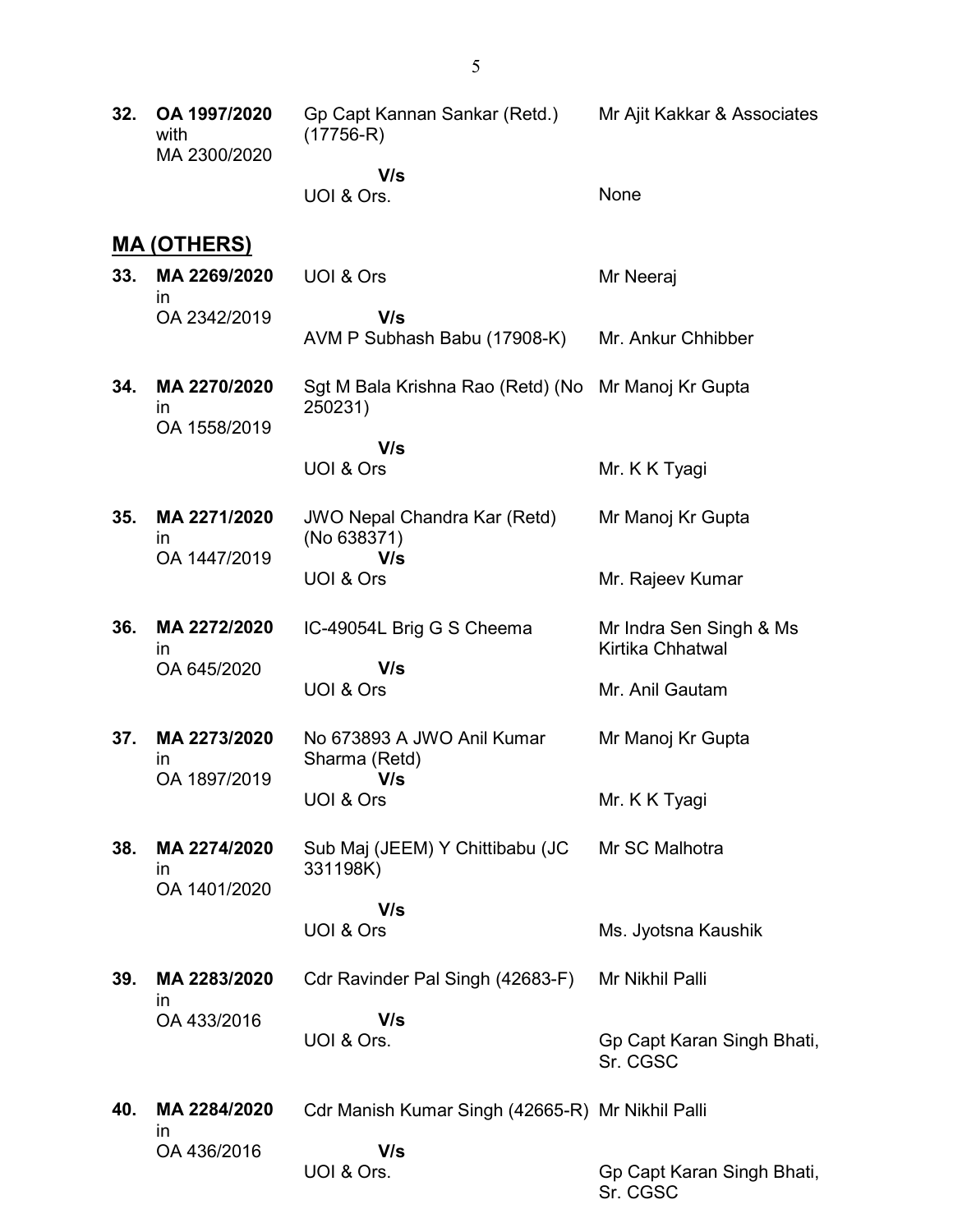| 41. | MA 2285/2020 | Cdr Amit Khajuria (42662-H) | Mr Nikhil Palli            |
|-----|--------------|-----------------------------|----------------------------|
|     | OA 435/2016  | V/s                         |                            |
|     |              | UOI & Ors.                  | Gp Capt Karan Singh Bhati, |

Sr. CGSC

# PLEADINGS NOT COMPLETE

| 42. | OA 1034/2020 | Cpl Pankaj Kumar Singh (No<br>940245-G)<br>V/s         | Mr Ajit Kakkar and Alpana<br>Yadav                          |
|-----|--------------|--------------------------------------------------------|-------------------------------------------------------------|
|     |              | UOI & Ors.                                             | Dr. Vijendra Singh Mahndiyan<br>for $R$ 1-3, None for $R-4$ |
| 43. | OA 1721/2020 | No. 797309-N Sgt Hemant Kumar<br><b>Dwivedi</b><br>V/s | Mr. Ravi Kumar Yaday & Mr.<br>Shailendra Kumar Singh        |
|     |              | UOI & Ors.                                             | Mr Harish V Shankar                                         |

#### HON'BLE THE CHAIRPERSON WILL SIT SINGLY IMMEDIATELY AFTER THE BOARD OF DB IS DISCHARGED

|    | S. No. Case No.                   | <b>Parties Name</b>                                         | <b>Advocate for Petitioner /</b><br><b>Respondents</b> |
|----|-----------------------------------|-------------------------------------------------------------|--------------------------------------------------------|
|    | <b>For Orders</b>                 |                                                             |                                                        |
| 1. | AT 38/2020<br>in                  | Smt Anshu Kuwar                                             | Mr Ved Prakash                                         |
|    | OA 58/2018 (RB,                   | V/s                                                         |                                                        |
|    | Mumbai)                           | UOI & Ors                                                   | None                                                   |
| 2. | MA 1911/2020<br>$\mathsf{In}$     | LAC Dharmendra Singh (962899-A) Mr. Obsert Khaling & Imsori | Amri                                                   |
|    | OA Dy No.<br>4284/2020            | V/s<br>UOI & Ors.                                           | Mr Anil Gautam                                         |
| 3. | MA 2255/2020<br>in<br>OA Diary No | Sub/Clk Sree Kumar BK (JC-<br>731985Y)                      | Ms. Archana Ramesh                                     |
|    | 4768/2020                         | V/s                                                         |                                                        |
|    |                                   | UOI & Ors.                                                  | None                                                   |
| 4. | MA 2256/2020<br>in<br>OA Diary No | Ex Hav Kailash Narayan Lobaniya<br>(1589310 W)              | Mr Ajit Kakkar & Associates                            |
|    | 3510/2020                         | V/s                                                         |                                                        |
|    |                                   | UOI & Ors.                                                  | None                                                   |